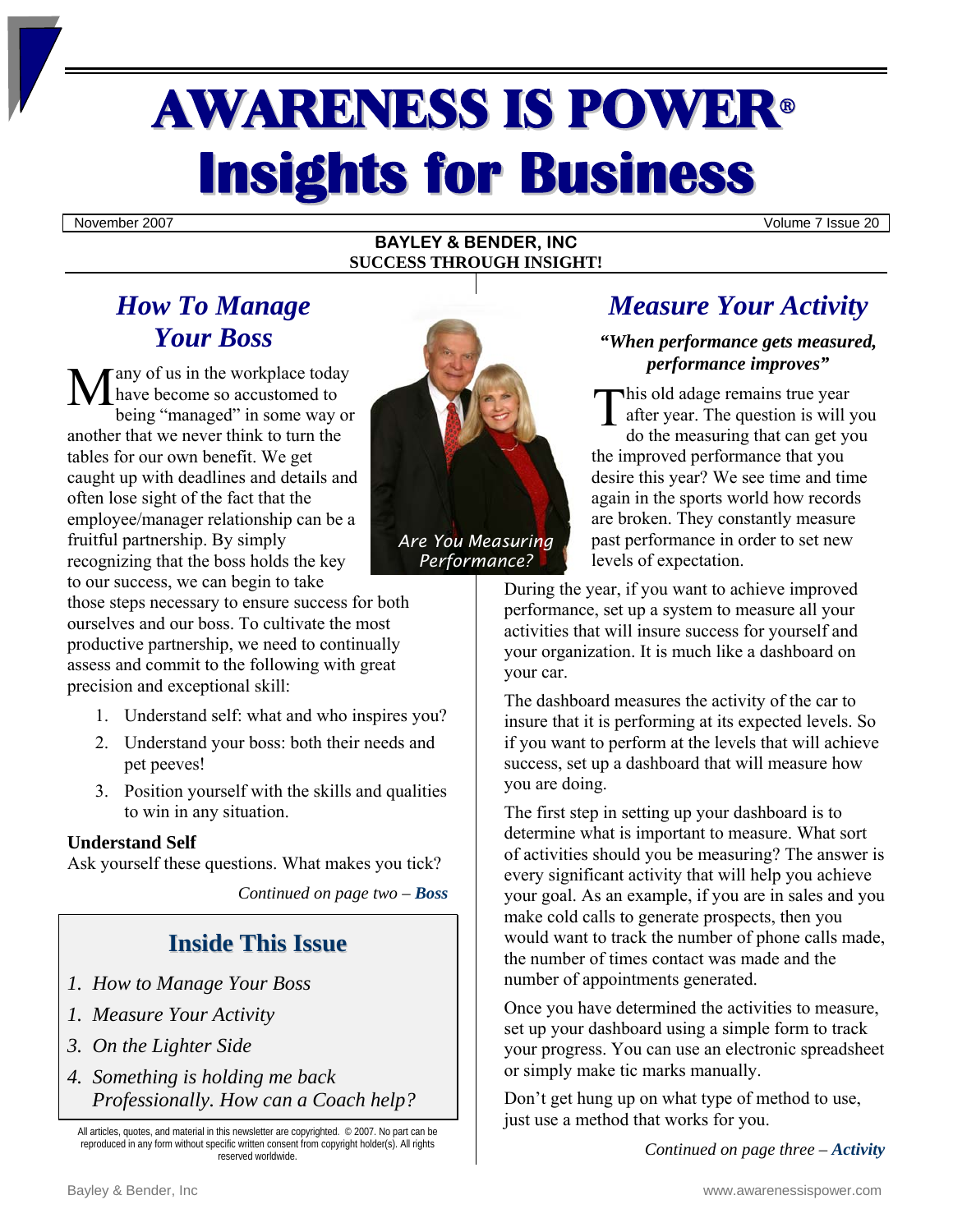#### *Continued from page one – Boss*

Why do you do the things you do? What motivates you and what derails your enthusiasm? The answer to these and others will help to define **who** you are and **why** you do what you do. In most employee/manager conflicts, it is differences in work styles and values that cause a relationship to derail. One individual may pay considerable attention to quality and detail while another focuses on the big picture or the bottom line. Fortunately, it is possible to learn how to observe and predict these differences and adapt one's style to complement that of the other person.

#### **Understand Your Boss**

Get to know your boss better. Pay careful attention to his/her needs as well as pet peeves. An employee can easily spoil a relationship with a boss by not

paying attention to the *"intangibles."* Intangibles are those hard to define, unspoken rules that your boss lives by. Without even knowing it, these unwritten rules can and do have an effect on how you are perceived in the *"eyes"* of your boss. Think for a moment, is your boss people



oriented or task oriented? Is his/her management style *"by the book"* or is she *"accommodating"* to each employee's individual needs? Does she admire a *"take charge"* type of person or does that style intimidate her? Does he tolerate complaining or will he perceive the employee as a *"high maintenance"*  employee? By taking the time to get to know the boss better you can position yourself with the skills and qualities that are necessary to be successful in any situation.

#### **Positioning**

One of the most basic needs of any boss is the ability to rely on his/her employees. Whether they are expecting you to follow through with a given task or prove that you are committed to them and the job for the long-haul, a boss needs to know that you hold the same values and behaviors as they do. If your boss sees you as someone who behaves professionally (within their presence and more importantly when they are not around) you will gain respect and credibility that transcends job descriptions and performance appraisals.

*Continued on next column –* 

Understanding and positioning yourself with the key values and behaviors that are important to your boss will pay great dividends in the future. Look for unmet needs:

- If you have outstanding organizational skills that your boss admires, introduce a new system where you both have easy access to relevant information.
- Pay attention to his writing style and model it. If he writes in short, concise sentences, adapt your style to be clear and concise.
- If he or she is punctual to meetings; show up early.
- Identify solutions, rather than constantly complaining about problems to the boss that has a lot on his/her plate and a low tolerance for complainers.
- Pick appropriate times to discuss issues with the boss whose time is at a premium. Explain the problem concisely, list ideas for solutions and identify any areas you need help in.
- Don't underestimate the boss's emotional needs. Everyone needs to hear *"job well done"*  – even bosses! Give positive feedback when he or she is going through a difficult time or completed a challenging project.
- Look for opportunities where you can use your strengths to make your boss' job less stressful. If you are a natural *"people person"* volunteer to host and plan the Holiday Party. If you enjoy research, volunteer to gather facts for an upcoming speech they are preparing for.

Knowing when and how to position yourself with the skills and qualities that the boss admires is

probably one of the most important critical success factors in today's work environment. Take time to discover what your boss needs,



what their work style is and more importantly what they value as their pet peeves! You will then become the trusted *"insider."*

Copyright protected worldwide. Kathy Drahosz, The Training Connection, Inc.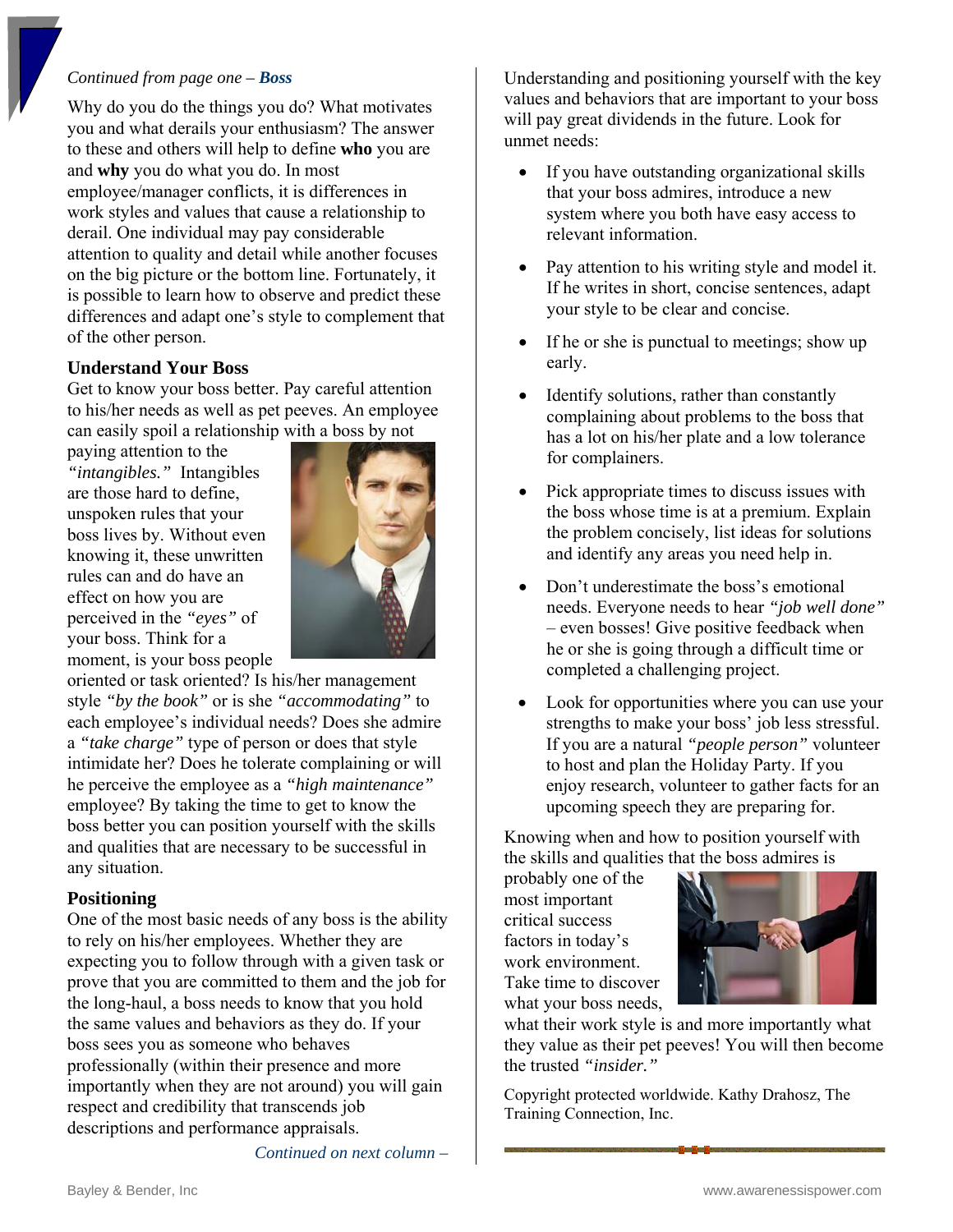#### *Continued from page one – Activity*

Keep it simple and easy.

Remember, the purpose of maintaining the dashboard is to improve performance. So you'll need to set benchmarks to measure your actual

activity. If you need to make four sales appointments a day, then measure it every day and keep track daily, weekly, monthly, quarterly and annually. On a regular basis, review your results to determine if you are performing at the level necessary to achieve your goal.



So in summary, if you want to be your best, begin today by keeping track of those activities that will get you there.

*"If at first you don't succeed, before you try again, stop to figure out what you did wrong."* ─ Leo Rosten

#### *Pillars of Success.* Don't miss this book! It's a Great Gift for your team, family, friends, or co-workers. Call Janine to order – 301-439-8317 or click on the image for more information!

#### **PILLARS OF SUCCESS**

It's no secret that success is something everyone wants. The process can be a mystery and *Pillars Of Success* is a book all about revealing success secrets of several of the most prosperous people in business today.



Contributing author Pat Bender has an **Awareness Is Power**® process. "The more aware you are," she says, "the more aware you'll become."

You will learn what Pat says are three important things leaders and successful people have in common.

#### CLICK ON THE IMAGE FOR MORE DETAILS AND TO GET YOUR COPY TODAY!!

#### **Business Employment Dynamics Data: Survival and Longevity**

*A study that extends previous research on the longevity of businesses shows that survival decreases at a decreasing rate; establishments that manage to survive the crucial 4-year period after their birth have a better chance of surviving longer and experiencing employment growth.*

> Read the full article and findings at: <http://www.bls.gov/opub/mlr/2007/09/art1full.pdf>





*Very few people really see things unless they've had someone in early life who made them look at things. And name them too. But the looking is primary, the focus.* 

─ Denise Levertov

#### *Marketing Seminar*

#### "Nurture Marketing: Proven Newsletter Marketing Strategies"

*Learn The Secrets Your Competitors Don't Want You To Know!*

#### Discover: *"How to grow your business and put your marketing on auto-pilot"*

Join in on November 14th, 2007 at 1:00 PM and find out how you can grow your business, market your company automatically, and stop wasting precious time. For more information click on the link below or copy and paste the link into your browser. [http://newsletterville.com/webin](http://newsletterville.com/webinar/webinar.htm)

[ar/webinar.htm](http://newsletterville.com/webinar/webinar.htm)

You get 3 FREE Reports Instantly just by visiting the web site. No obligation.

#### Don't miss next month's issue. Subscribe now!

*Milley Allen Milley* 

#### **AWARENESS IS POWER®** *Insights for Business*

2024 Powder Mill Rd Silver Spring, MD 20903 Tel: 301-439-8317

E-mail: [aip@awarenessispower.com](mailto:aip@awarenessispower.com)

Visit Our Web Site at: [www.awarenessispower.com](http://www.awarenessispower.com/)

12 **Issues For Only \$97**